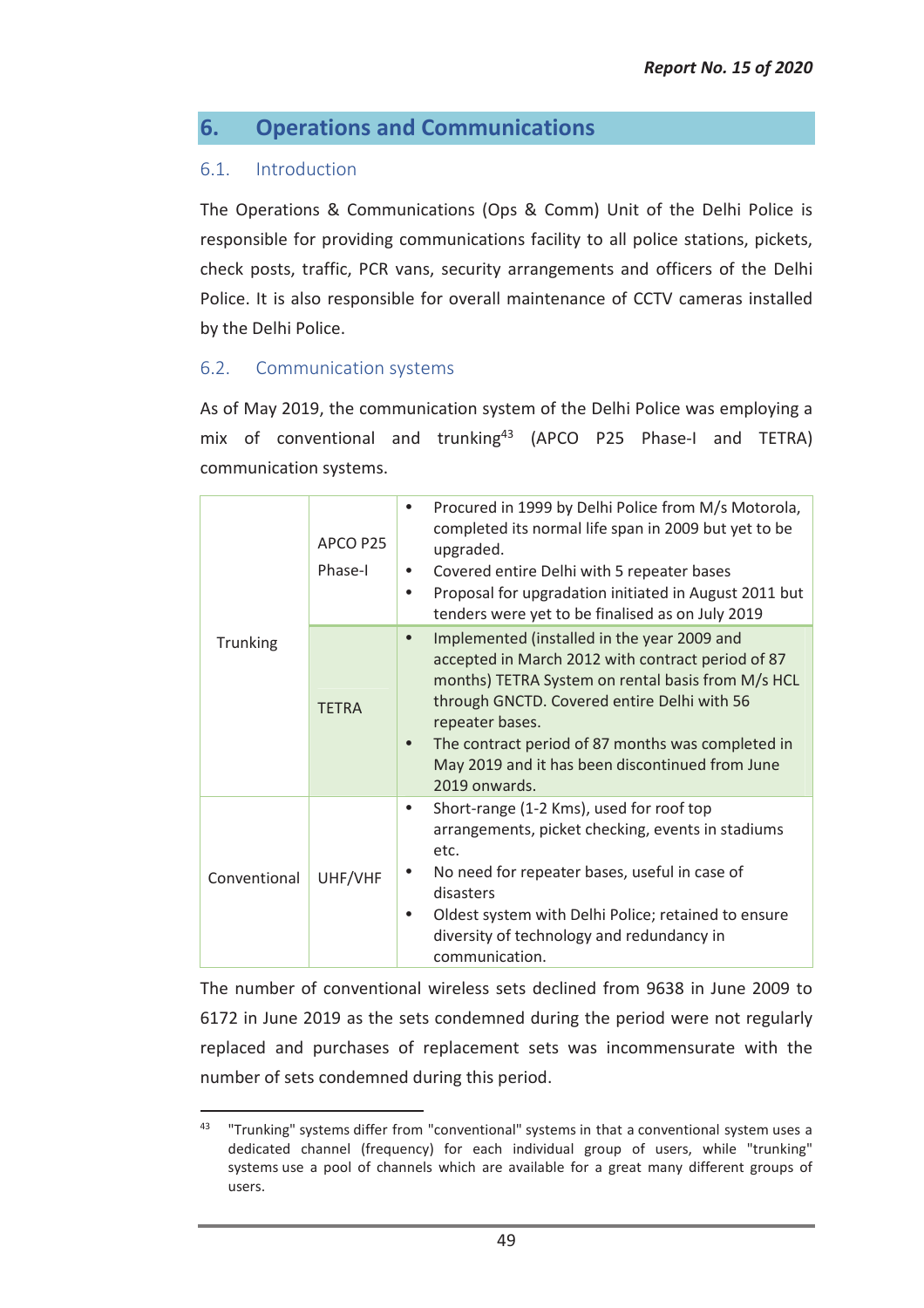Audit observed that after more than a year of condemnation of 406 conventional wireless sets during July-October 2013, Delhi Police initiated $44$ (January 2015) a proposal for purchasing 880 sets. Further, the procurement processes for purchase of replacement sets were also fraught with inordinate delays, as the wireless sets could be procured and taken to stock only after more than four years in March 2019.

Meanwhile, when APCO P25 Phase-I completed its normal lifespan of 10 years in 2009, the Delhi Police acquired TETRA trunking communication system to be used alongside on rental basis. However, due to expiry of the contract period of TETRA in May 2019 and failure to upgrade the APCO P25 even after 10 years of its normal lifespan, Delhi Police is now reliant (June 2019 onwards) only on the 20 years old 'APCO P25 Phase-I' communication systems for pan-Delhi coverage. Further, the Delhi Police has continuously recorded (since 2011) that the APCO P25 has been giving deteriorated performance due to ageing. Also, the number of the trunking wireless sets<sup>45</sup> for the APCO system declined<sup>46</sup> continuously during the last 10 years. Ultimately, the total number of trunking wireless sets declined sharply in June 2019 due to discontinuation of TETRA system and its 3657 sets.



*Source: Compiled from records of Ops & Comm Unit, Delhi Police* 

 $\overline{a}$ 

<sup>44</sup> As per the records of Delhi Police, no conventional wireless sets were procured in 6-7 years before this proposal was initiated

<sup>45</sup> Handheld sets are used by field personnel, mobile sets are used in vehicles and static sets are used in police stations, control rooms etc.

<sup>46</sup> number of wireless sets available with Delhi Police has drastically reduced from 10,591 (6934 APCO sets and 3657 TETRA sets) Trunking wireless sets in June 2009, to only 5592 sets after 10 years in June 2019.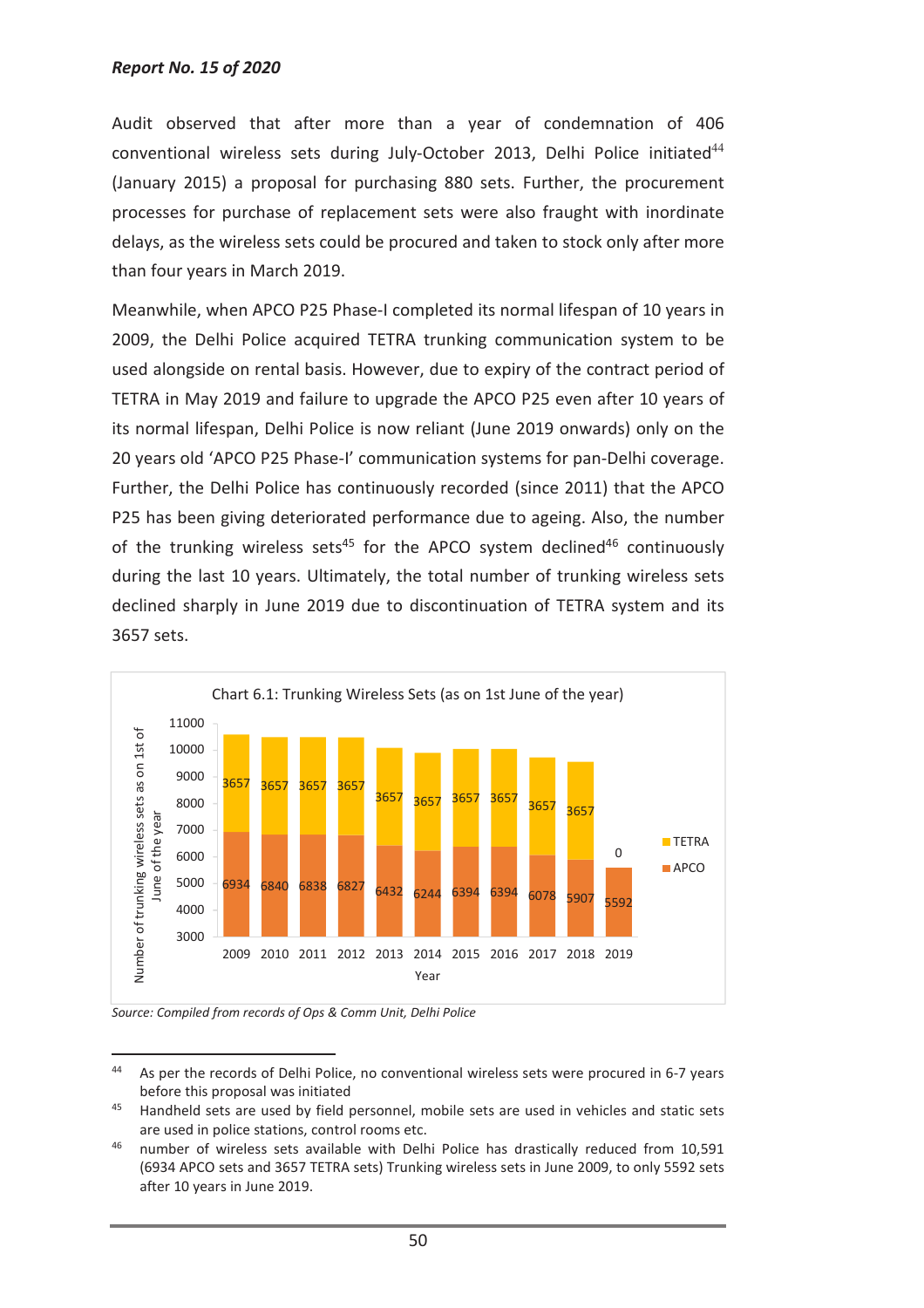Audit observed that Delhi Police initiated (August 2011) a proposal for the upgradation of Motorola's "Smart Zone" APCO P25 Phase-I system to Motorola's "SmartX" APCO P25 Phase-II system<sup>47</sup>. Delhi Police had clearly stated that the upgradation project is not in lieu of the TETRA system and had envisaged simultaneous use of TETRA and APCO P25 Phase-II systems for 'diversity in technology, frequency band, repeater sites and operational methodology'. Further, the proposal had assessed a tentative requirement of 6000-7000 wireless sets with APCO P25 Phase-II, which would have replaced the approximately 6800 APCO P25 Phase-I sets being used then (in 2011) and supplemented the 3657 TETRA sets.

However, despite the criticality of the proposal, it kept shuffling between the Delhi Police and MHA for almost seven years before tenders were invited for the first time in September 2018.

During this period, no progress was made on the proposal till December 2013, when MHA advised Delhi Police to get the proposal independently examined by DCPW (Directorate of Coordination-Police Wireless) and resubmit the proposal after considering DCPW's comments. DCPW responded to the Delhi Police expressing its reservations about the proposal which was likely to lead to a single bidder solution and that the proposed system could not be recommended since Scientific Analysis Group's (SAG)<sup>48</sup> approval was not available for the same. Thereafter, MHA accorded (September 2016) 'in-principle' concurrence to the proposal on Delhi Police' assurance that SAG approval would be sought after selection of firms.

The Delhi Police then submitted (June 2017) to MHA the technical specifications and draft tender documents, on which MHA again observed (August 2017) that the proposed system seems to be patented and proprietary technology and asked (April 2018) the Delhi Police to obtain quotes from at least three vendors. On being informed (May 2018) by the Delhi Police that quotes/estimates obtained from two firms were higher than the estimates given by M/s Motorola, MHA accorded (July 2018) approval for the tender documents and global tender. Upon inviting (August 2018) the bids, though five firms had participated

 $\overline{a}$ 

 $47$  APCO P25 is an open standard for communication systems, with several manufacturers e.g. Motorola, Harris, Tait etc.

This issue of SAG encryption was resolved (December 2015) when it was decided that when requirement for secured channels would arise, necessary approval shall be obtained from SAG.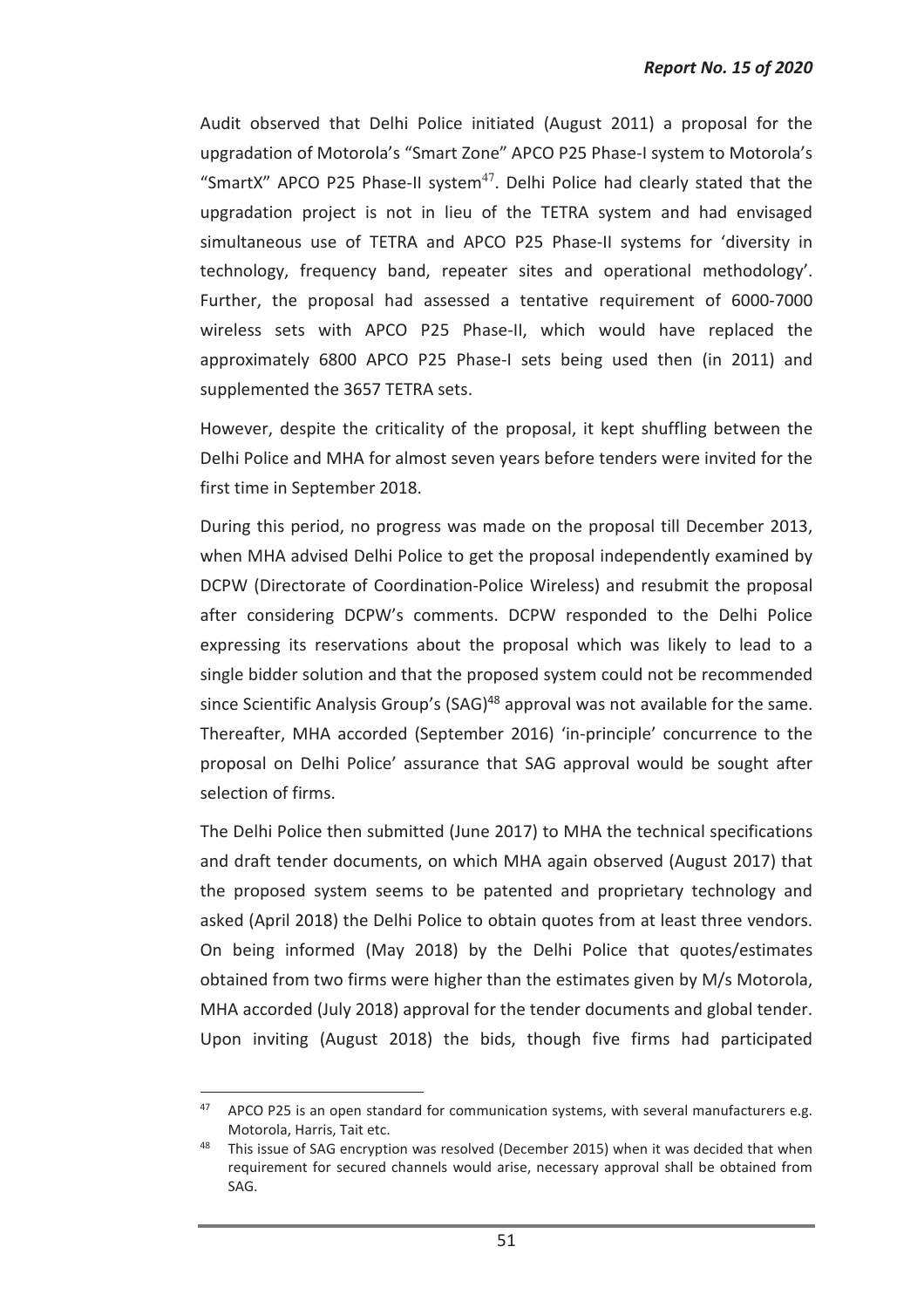#### *Report No. 15 of 2020*

(October 2018) in pre-bid meeting, single bid of M/s Motorola was found to be received on opening the bids. The tender was then scrapped and re-invited in June 2019.

Audit further observed that out of 70 queries received during the pre-bid meeting (October 2018), modifications were effected for 43 queries. However, out of these, 19 modifications were reverted/not incorporated in the tender document issued in June 2019. Out of these, modifications were again effected in 14 cases during pre-bid meeting for  $2<sup>nd</sup>$  tender, which indicates that adequate due diligence was not carried out while retendering. Moreover, in the remaining five cases, request for modification was not accepted and no reasons were recorded for the decisions taken thereon.

Besides, APCO P25 Technology Interest Group has listed 'Multivendor sourcing' and 'Interoperability' among the benefits of APCO P25. The technical specifications issued by MHA, as guidance for all states/UTs, also seeks Interoperability (IOP) certification from technical Working group of the APCO Association' to ensure interoperability with minimum two vendors. Similarly, the Delhi Police had mandated demonstration of the interoperability of system with sample sets of other vendors and submission of interoperability certificate.

However, the Delhi Police included another clause, "the radio system infrastructure (base station and switch) and radios (portable, mobile and static) shall be of the same make from the same OEM (original equipment manufacturer)", which rendered the interoperability requirement inconsequential, thus depriving Delhi Police from benefitting from one of the major benefits of APCO P25 open standards. Also, this issue was raised during pre-bid meetings but no deliberations in this regard were found available on record.

Regarding Interoperability, Delhi Police replied (June 2020) that it is not possible to do Factory Acceptance Test (FAT) at OEM locations if different product of different OEM is quoted. Reply is not tenable since, if the bidder is quoting for products of different OEMs, then it would be the responsibility of the bidder to arrange the products of different OEM at one place to give FAT (Factory Acceptance Test).

The Delhi Police had continuously highlighted the fact that APCO P25 Phase-I system had crossed its normal life span of 10 years (in 2009), and was giving deteriorated performance due to ageing, and needs immediate replacement to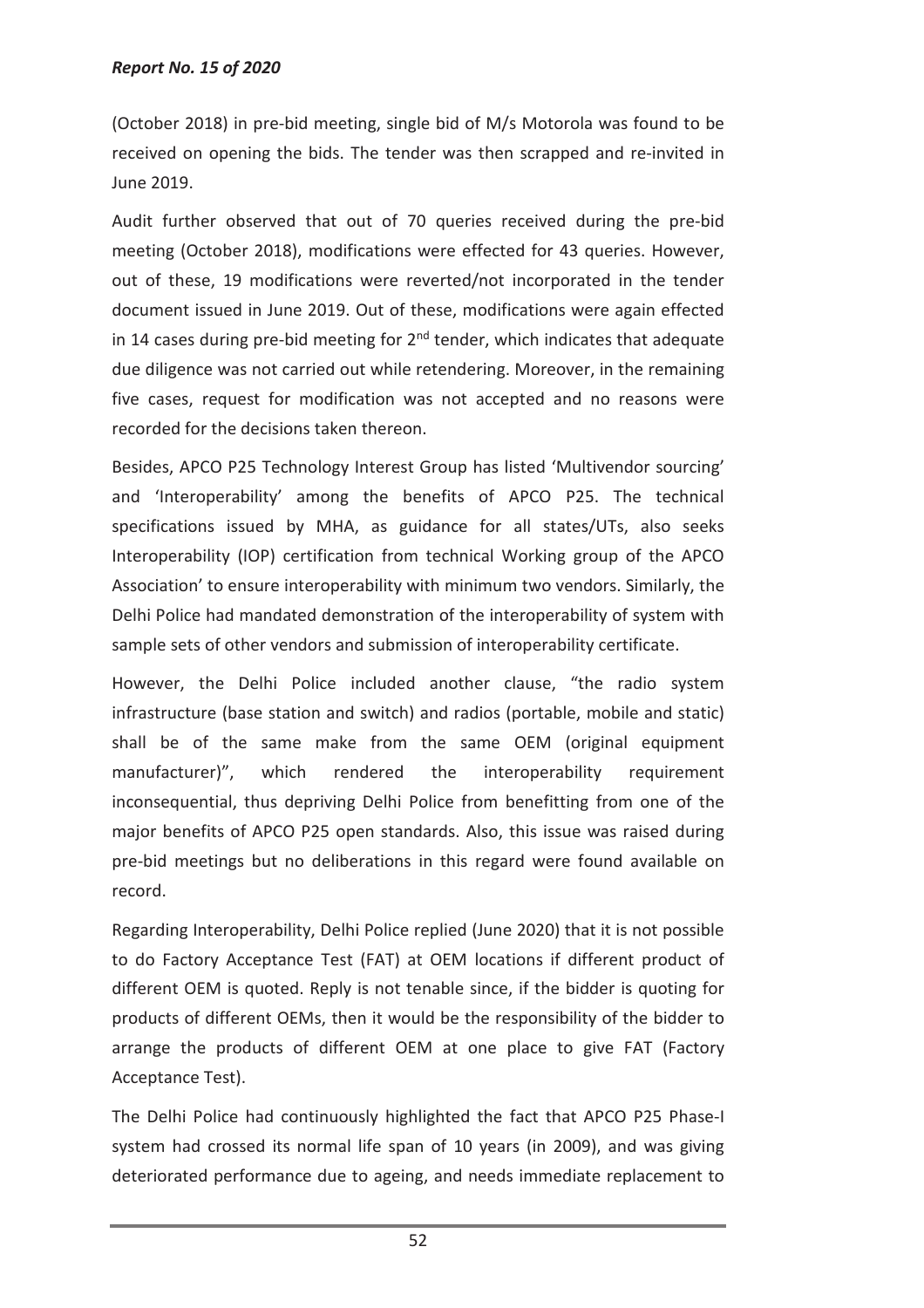meet operational requirements of the Delhi Police. Further, it was highlighted that this system is the backbone equipment of the Delhi Police communication system and may collapse at any point of time due to its old age. Audit is of the view that based on the comments of MHA on various occasions about the tender specifications favouring one particular vendor, the Delhi Police should have exercised more diligence in finalising the tender specifications and accepted/rejected queries by recording its justification and reasons. Overall, this appears to have affected the response to the tender and ultimately resulted in delay in upgradation of the trunking system.

In its reply (June 2020), Delhi Police mentioned that the tender process for upgradation of communication system was at final stage and price bid will be opened shortly after the technical evaluation. Delhi Police also replied that a proposal for purchase of 3063 UHF handheld sets, 100 UHF Static/Mobile sets, and 19 UHF repeaters is also under process.

Government of India and Delhi Police should ensure that utmost priority is given for upgradation of Delhi Police's communication system in a transparent and time-bound manner. Government may also consider revision in delegation of financial and administrative powers to Delhi Police to avoid undue delays in procurement of such vital equipment.

# 6.3. CCTV Surveillance

In the last ten years, the Delhi Police has installed 4,100 CCTV cameras in entire Delhi to keep a watch on the public places by deployment of cameras at strategic locations. Out of these 4,100 cameras, 3,870 cameras were installed through ECIL in four phases, as shown in Table 6.1, and 230 cameras were on rental basis.

| Phase (Contract Date)           | No. of Cameras | No. of Sites | Expenditure incurred |
|---------------------------------|----------------|--------------|----------------------|
| Pilot Phase (Feb 2009)          | 56             |              | ₹5.61 crore          |
| Phase-I (March 2010)            | 1.073          | 29           | ₹85.61 crore         |
| Phase-IIA (Jan 2012)            | 2,085          | 38           | ₹121.35 crore        |
| Phase-III (March 2012-Jan 2014) | 656            | 10           | ₹18.87 crore         |
| Total                           | 3,870          | 79           |                      |

Table 6.1: Cameral installed through ECIL

Source: Information provided by Delhi Police

Audit observed that during April 2018-March 2019, the number of functional CCTV cameras ranged between 2152 and 2631 out of a total of 3870 cameras, i.e., 55 to 68 *per cent functional cameras*.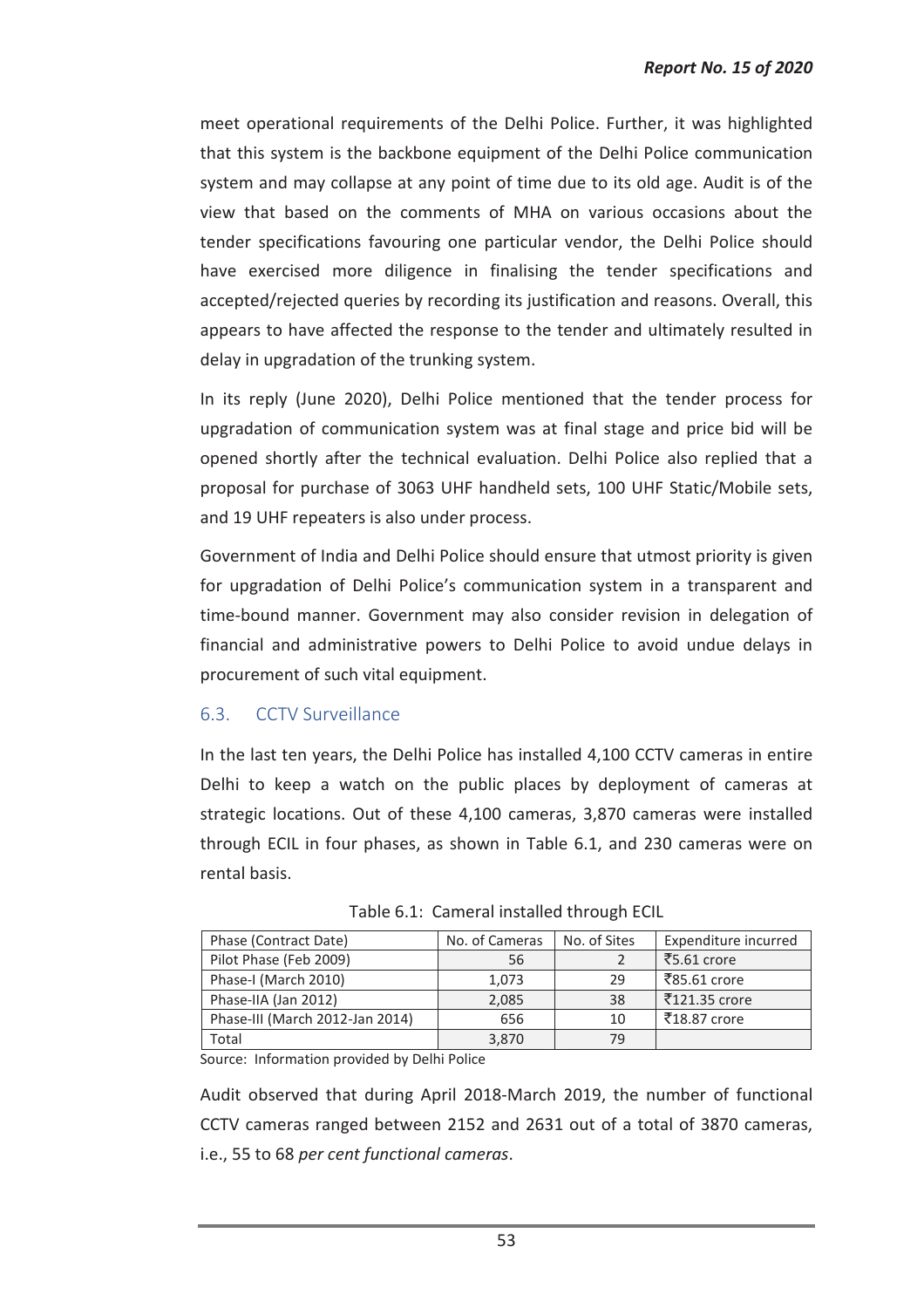

*Source: Compiled from records of Delhi Police* 

Audit observations regarding functioning of CCTV cameras are given in the succeeding paragraphs.

## 6.3.1. Functioning of cameras

The work for installation of 56 CCTV cameras at two sites, Ghazipur Border (18) and Vasant Vihar (38), under Pilot Phase, was awarded (February 2009) to Electronics Corporation of India Limited (ECIL) for  $\overline{5}5.89$  crore. After the installation of cameras by ECIL, the sites were handed over to the Delhi Police in March 2012 and March 2015 respectively. Audit observed that the agreement with the service provider did not include provision for internet leased line to link Master Control Station with Local Surveillance Station. Consequently, ECIL submitted additional bills ( $\overline{8}0.41$  crore in January 2013 and  $\overline{8}0.35$  crore in September 2014) for payment for the internet lease line.

However, the agreement was not amended and all these 56 cameras were declared non-functional from August 2015 due to lack of connectivity. Thereafter, the system has been dismantled in November 2018. Thus, due to not keeping provision for connectivity/leased line in agreement, the 56 cameras installed under the Pilot Phase remained operational for less than three years, rendering the expenditure of  $\overline{55.61}$  crore wasteful. Delhi Police replied (June 2020) that since there was no provision for reimbursement of leased line connectivity charges, efforts were made but the proposal could not be got approved before the dismantling of the system due to major third party damages. However, necessary provision in agreements of consecutive phases were made.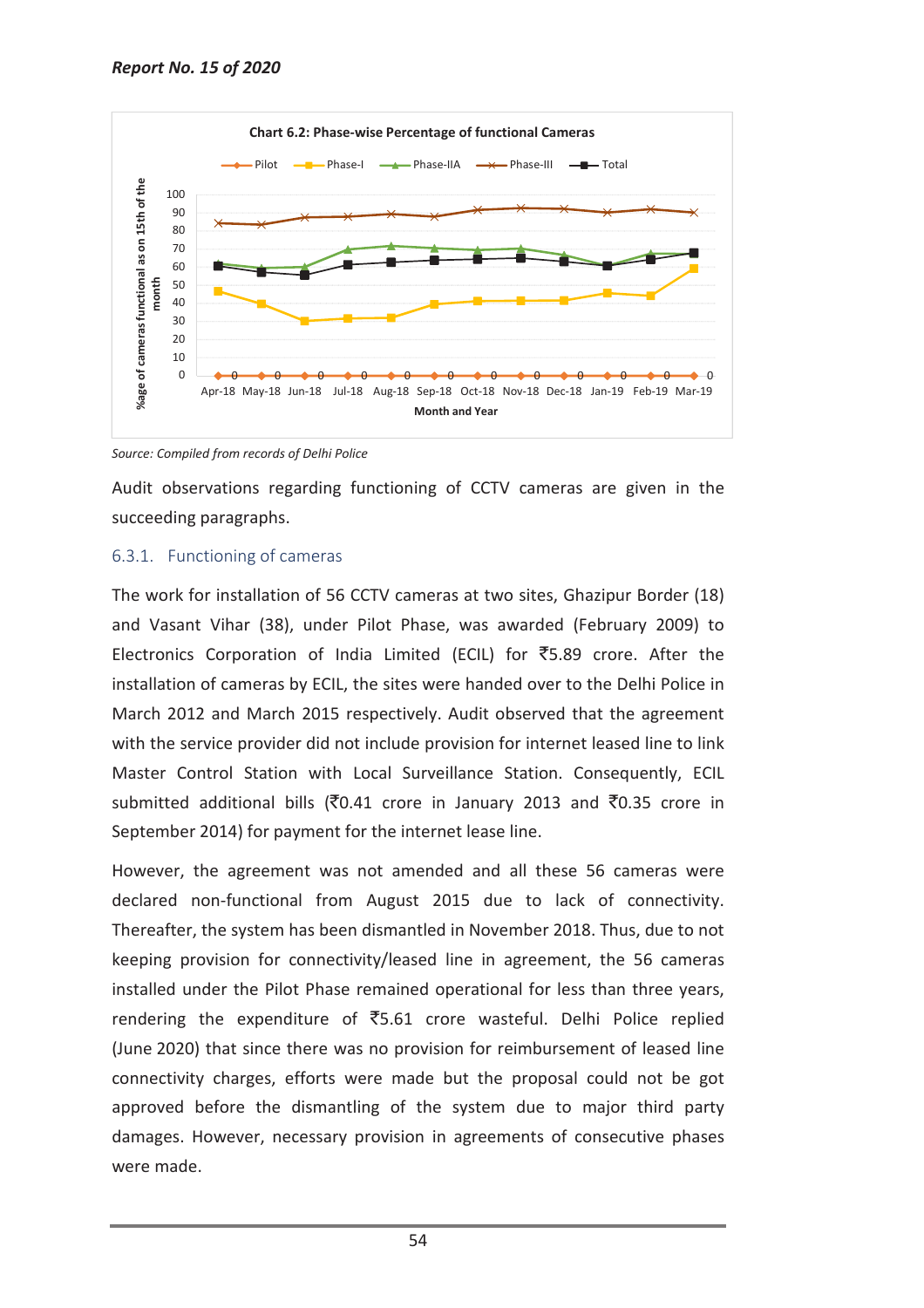As per the agreement with ECIL, 99 *per cent* monthly system availability was required to be ensured by ECIL. Also, ECIL was to provide one *per cent* extra cameras of each type at all the sites listed under various phases without any additional cost to ensure that all the completed systems (including all equipment, hardware, software, cables, consumables etc.) achieve the objectives of the Delhi Police. Since ECIL has not kept reserve cameras for any site, Delhi police should consider adjustment of amount payable to ECIL, by reducing the cost for the cameras not provided.

|                                  | Phase-I | Phase-IIA | Phase-III |
|----------------------------------|---------|-----------|-----------|
| Total Sites/ cameras             | 29/1073 | 38/2085   | 10/656    |
| Sites with Availability>99 %     | O       |           | 0         |
| Sites with Availability: 51-99 % | 12      | 18        | 10        |
| Sites with Availability: 26-50 % | 11      | 5         | 0         |
| Sites with Availability: 0-25 %  | 6       | 14        | 0         |
| Whether 1 % reserve cameras kept | No      |           |           |

Besides, Audit also observed inordinate delays in various approvals by the Delhi Police for shifting/repairs of faulty/damaged cameras/equipment etc. Some illustrative examples are given below:

| <b>Site</b> | <b>Remarks</b>                                                                             |
|-------------|--------------------------------------------------------------------------------------------|
| Saket       | 45 CCTV cameras installed at Saket Complex Market at a cost of ₹1.94 crore                 |
| complex     | were inoperative since February 2016 for want of shifting of equipment. ECIL               |
| Market      | had submitted (March 2017) the estimate for which PHQ accorded (January                    |
|             | 2019) approval after more than 20 months. Meanwhile, all the equipment in old              |
|             | building were found to be not functioning due to non-maintenance.                          |
| Tilak Nagar | 37 CCTV cameras installed at Tilak Nagar Market at a cost of $\overline{57.19}$ crore were |
| Market      | inoperative since October 2016 due to fire accident. ECIL had submitted                    |
|             | (November 2017) the estimate for which PHQ accorded (February 2019)                        |
|             | approval after more than 15 months. The cameras were not made operational                  |
|             | as of August 2019.                                                                         |
| India Gate  | 28 CCTV cameras installed at India Gate at a cost of $\overline{5}2.26$ crore were         |
|             | inoperative since March 2018 due to construction work of National War                      |
|             | Memorial. ECIL had informed Delhi Police to relocate these cameras but Delhi               |
|             | Police was yet to take a decision in this regard resulting in the cameras installed        |
|             | at a cost of ₹2.26 crore lying non-functional.                                             |

Delhi Police replied (June 2020) that an Internal Monitoring Committee for CCTVs has been constituted under chairmanship of Special Commissioner (Operations) and that sincere efforts are being made to keep all the cameras fully functional. Also, the cameras at Saket Market Complex and Tilak Nagar Market have been restored since January 2020. Delhi Police should strive for restoring the cameras to their functional state with minimal delay.